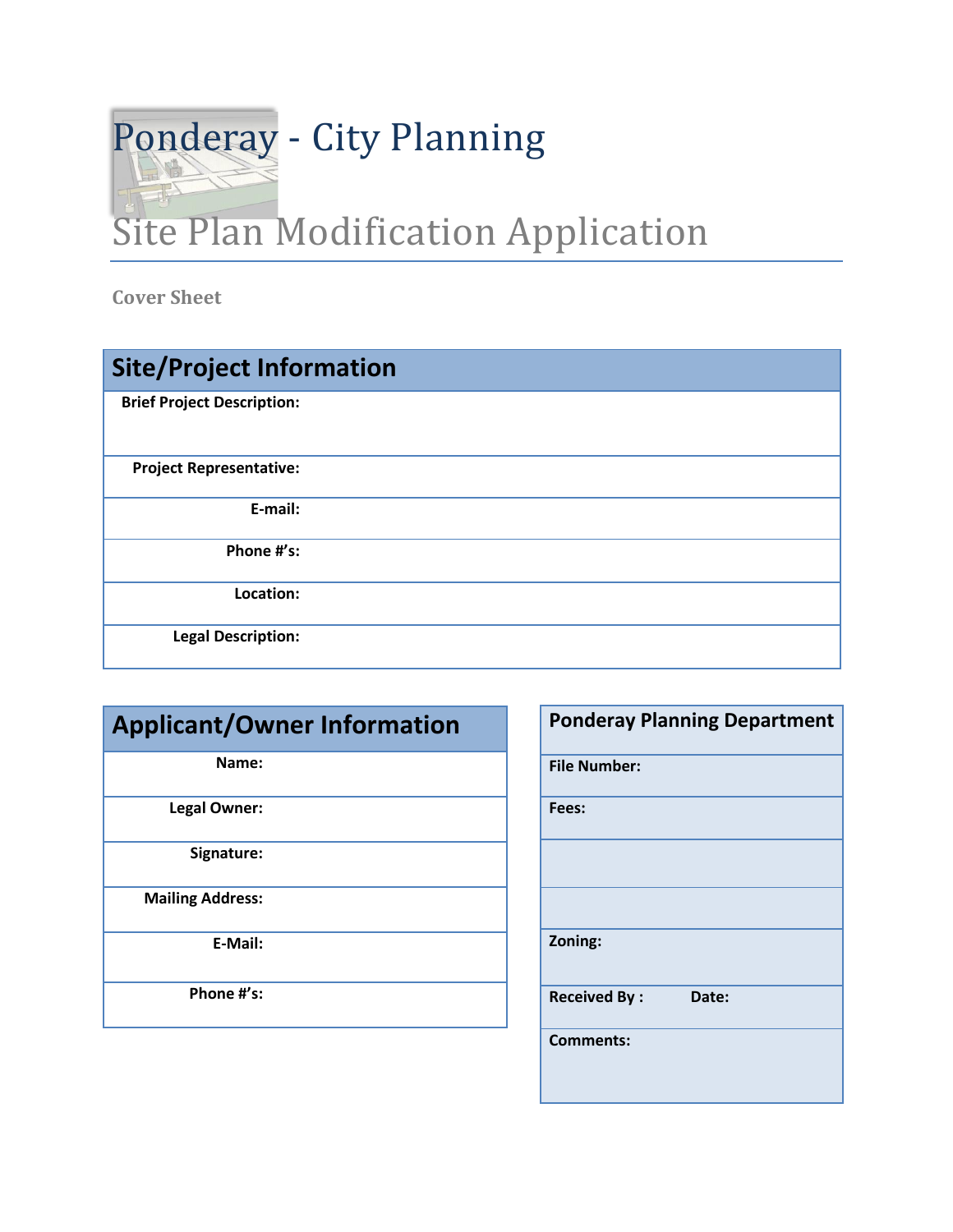

## **Procedures**

1. Schedule preliminary meeting with the Planning Director to review sketch plans.

2. Submit plans to agencies identified by Ponderay Planning

3. Complete and return a site plan modification application with requisite fees, and proof of mailing or agency initials.

4. Provide the following with the completed application:

## **Requirements**

C. Additional Documentation: In addition to the application required by subsection B of this

section, the applicant shall provide ten (10) copies or one 11x17 of the following:

1. Site Plan: Site plan, drawn to scale  $(1 - 4)$ ;  $1 - 10$ ;  $1 - 20$ ; or  $1 - 40$ ), showing the location and dimensions of all buildings, setbacks, road frontages, curb cuts, circulation patterns, loading service areas, parking, sidewalks, landscaped areas, signs, lighting, easements, utilities, floor plans, elevations and roofline dimensions;

2. Plan Showing Drainage Pattern: A plan showing drainage patterns for sites deemed by the planning director, to be minimally critical;

3. Storm Water Management Plan and Erosion Control Plan: Specific, detailed engineered storm water management plan and erosion control plan for the site, if requested by the planning director.

4. Open Space, Impervious Surface Area, Lot Size, Total Building Floor Area: A statement listing the total open space area, the total impervious surface area, the lot size, and the total building floor area;

5. Vicinity Map: A vicinity map, at the scale acceptable to the planning director, showing the current land segregation and existing land use within three hundred feet (300') of the subject property;

6. Dust Control: A statement demonstrating the measures to be taken to control dust, if deemed necessary by the planning director.

7. Ownership; Legal Right: A statement, together with good and sufficient documentary proof, of the applicant's ownership of the subject property or, if not the owner, the applicant's legal right or authorization to do the proposed work, such as lease